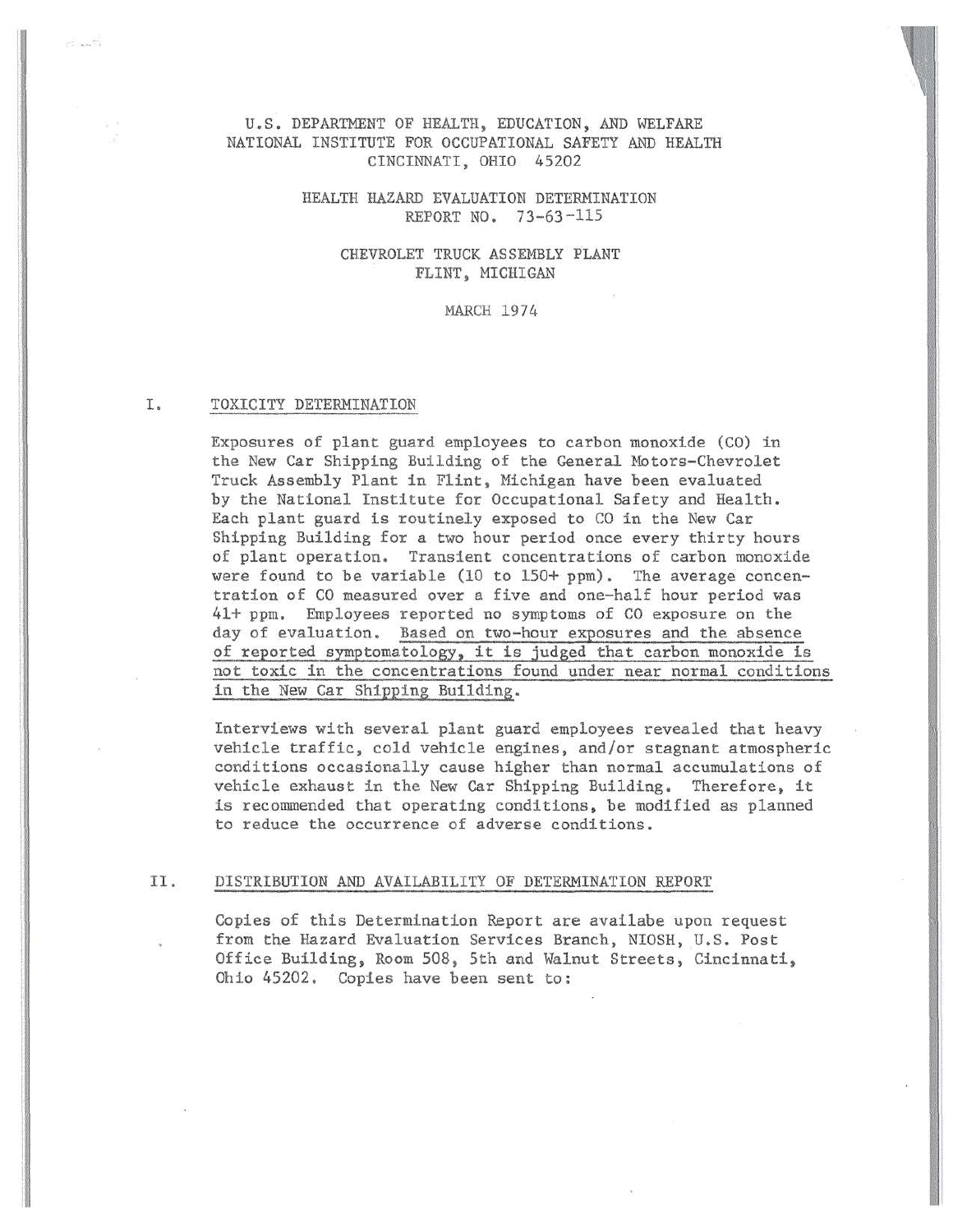Page 2 - Health Hazard Evaluation Determination 73-63

a) General Motors - Chevrolet Truck Assembly Plant, Flint, Mich.

b) Authorized Representative of Employees

c) U.S. Department of Labor - Region V

d) NIOSH - Region V

For the purpose of informing the approximately 45 "affected employees" the employer will promptly "post" the Determination Report in a prominent place(s) near where exposed employees work for a period of 30 calendar days.

#### III. INTRODUCTION

Section  $20(a)(6)$  of the Occupational Safety and Health Act of 1970, 29 u.s.c. 669(a)(6), authorizes the Secretary of Health, Education, and Welfare, following a written request by any employer or authorized representative of employees, to determine whether any substance normally found in the place of employment has potentially toxic effects in such concentrations as used or found.

The National Institute for Occupational Safety and Health (NIOSH) received such a request in regard to exposure to carbon monoxide in the New Car Shipping Building of the General Motors Chevrolet Truck Assembly Plant in Flint, Michigan.

# IV. HEALTH HAZARD EVALUATION

A. Conditions of Use

A total of 45 security guards are exposed to variable carbon monoxide concentrations in the New Car Shipping Building. The carbon monoxide is emitted by recently assembled Blazers, Suburbans, and Pickups driven here (by non-General Motors employees) for a security check prior to being shipped.

These vehicles are left running while one guard compares the serial number on the invoice to the one on the plate mounted on the door frame of the vehicle. These checks require from 5 to 10 seconds per vehicle and are conducted by one guard for a 2 hour period. Under normal conditions, between 150 and 250 vehicles are checked through the building every 2 hours. Serial number checks are conducted continuously, but since there are an average of 15 guards per shift each guard spends only 2 hours at this particular security point every 30 hours.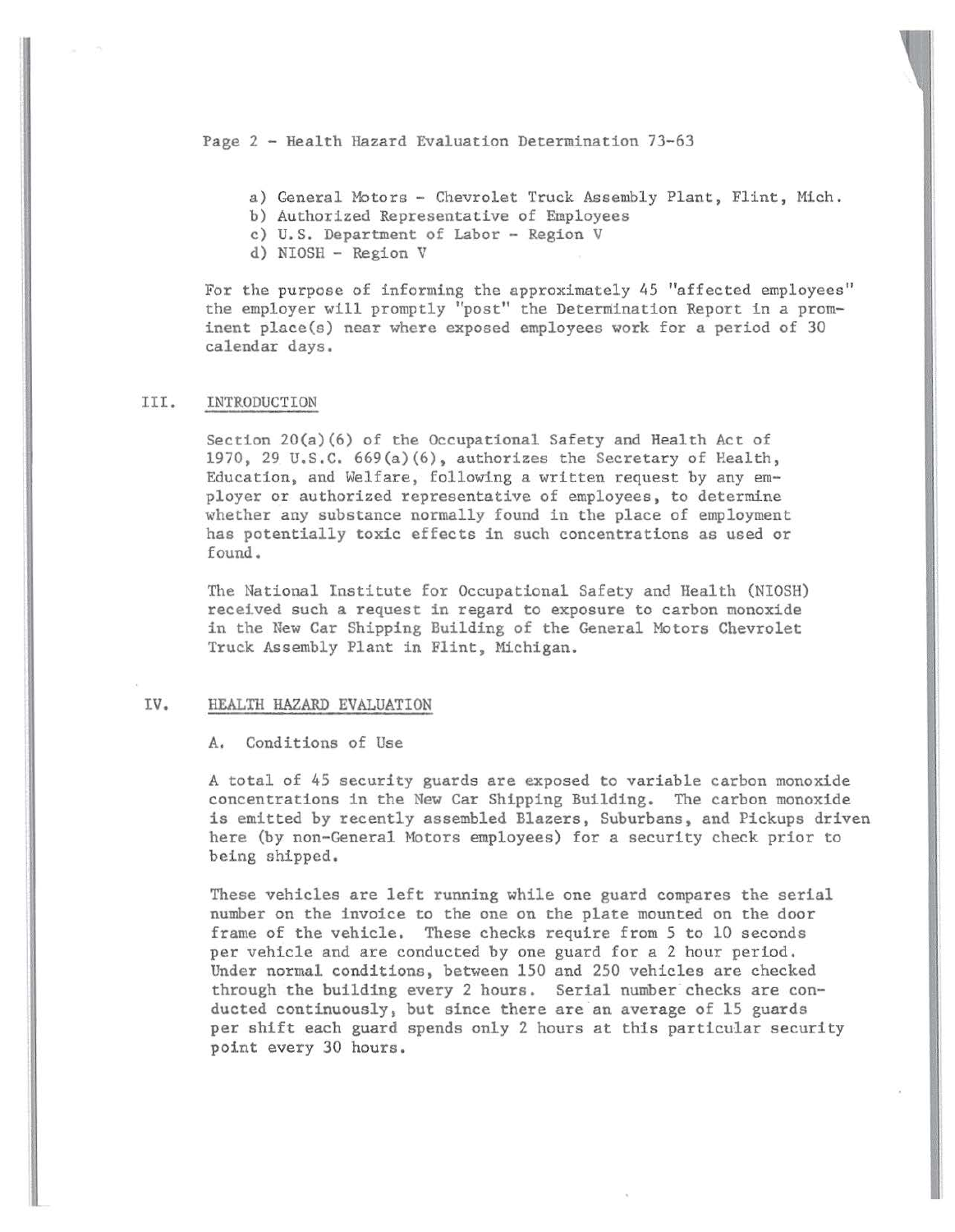Page 3 - Health Hazard Evaluation Determination 73-63

This security measure is conducted in a small building (the New Car Shipping Building) which is approximately 75' long, 18' wide and has a 16' ceiling. A push-pull ventilation system positioned at tail pipe exhaust level is present in the building and is constantly operating. Also present are two overhead heating systems positioned above the north entrance door and the south exit door. These doors are kept open at all times.

B. Evaluation Design

On December 20, 1973, Industrial Hygienists Raymond Rivera and Robert Vandervort evaluated the work environment at the New Car Shipping Building for carbon monoxide. Carbon monoxide concentrations were measured during 5 security guards' 2 hour exposures. Also, all guards working 2 hour periods at the New Car Shipping Building during the evaluation were interviewed with regard to work and non-work related health problems. No quantitative ventilation measurements were made during the evaluation, but the system appeared adequate.

C. Evaluation Method

Breathing zone samples were collected in mylar bags at 0.5 cu. ft./hr. with the aid of a portable battery operated pump. CO concentrations were measured by utilizing Drager detector tubes. These measurements were made immediately after each sample was collected.

D. Evaluation Criteria

The present standard for carbon monoxide is 50 ppm determined as a time-weighed average (TWA) for an 8-hour work day. However, the National Institute for Occupational Safety and Health recommends that "no worker be exposed to a concentration greater than 35 ppm determined as a TWA for an 8-hour work day." Also, "no level of CO to which workers are exposed shall exceed a ceiling concentration of 200 ppm."

E. Evaluation Results and Discussion

A total of 16 samples, all breathing zone samples, were collected during this evaluation. Concentrations for the breathing zone samples ranged from 10 to greater than 150 ppm. (See Table I). Concentrations for samples collected during serial number checks only ranged from 30-80 ppm. The average CO concentration for the total period sampled was 41+ ppm. From Table I it is obvious that CO concentrations are highly variable.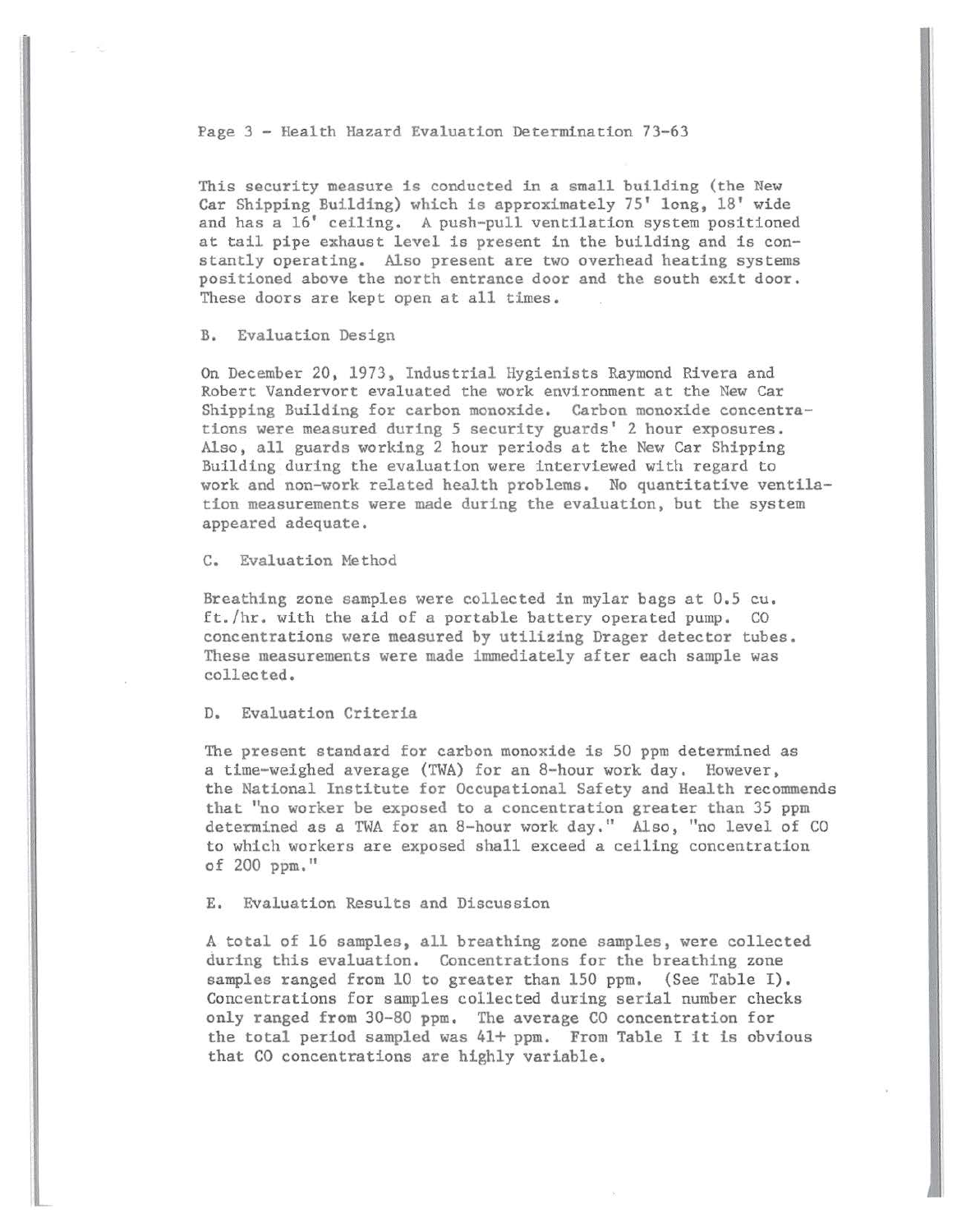Page 4 - Health Hazard Evaluation Determination 73-63

According to security guards, automobile exhaust is much more noticeable on those days when there is heavy vehicle traffic, still air, and vehicle engines are cold. They also stated that during such time they occasionally get slight headaches of short duration.

During the day-shift sampling period, vehicle traffic was not particularly heavy since there were only four drivers.

During the second-shift, vehicle traffic was heavier (due to more drivers) and engines were cold. However, CO concentrations were lower (10 ppm) due to rapid clearing by a strong wind out of the north.

Due to the possibility of higher CO concentrations during heavy vehicle traffic, cold engines, and still air, it is recommended that the ventilation system be modified as planned.

# v. REFERENCES

. ........

Criteria for a Recommended Standard.... Occupational Exposure to Carbon Monoxide. U.S. Department of Health, Education, and Welfare, Health Services and Mental Health Administration, National Institute for Occupational Safety and Health, 1972.

## VI. AUTHORSHIP AND ACKNOWLEDGMENTS

Report Prepared By: Raymond O. Rivera

Industrial Hygienist DTS/SLC

 $\mathbb{I}$ 

Originating Office: Jerome P. Flesch, Chief Hazard Evaluation Services Branch

#### Acknowledgments

Environmental Evaluation:

Robert Vandervort

Industrial Hygienist Hazard Evaluation Services Branch